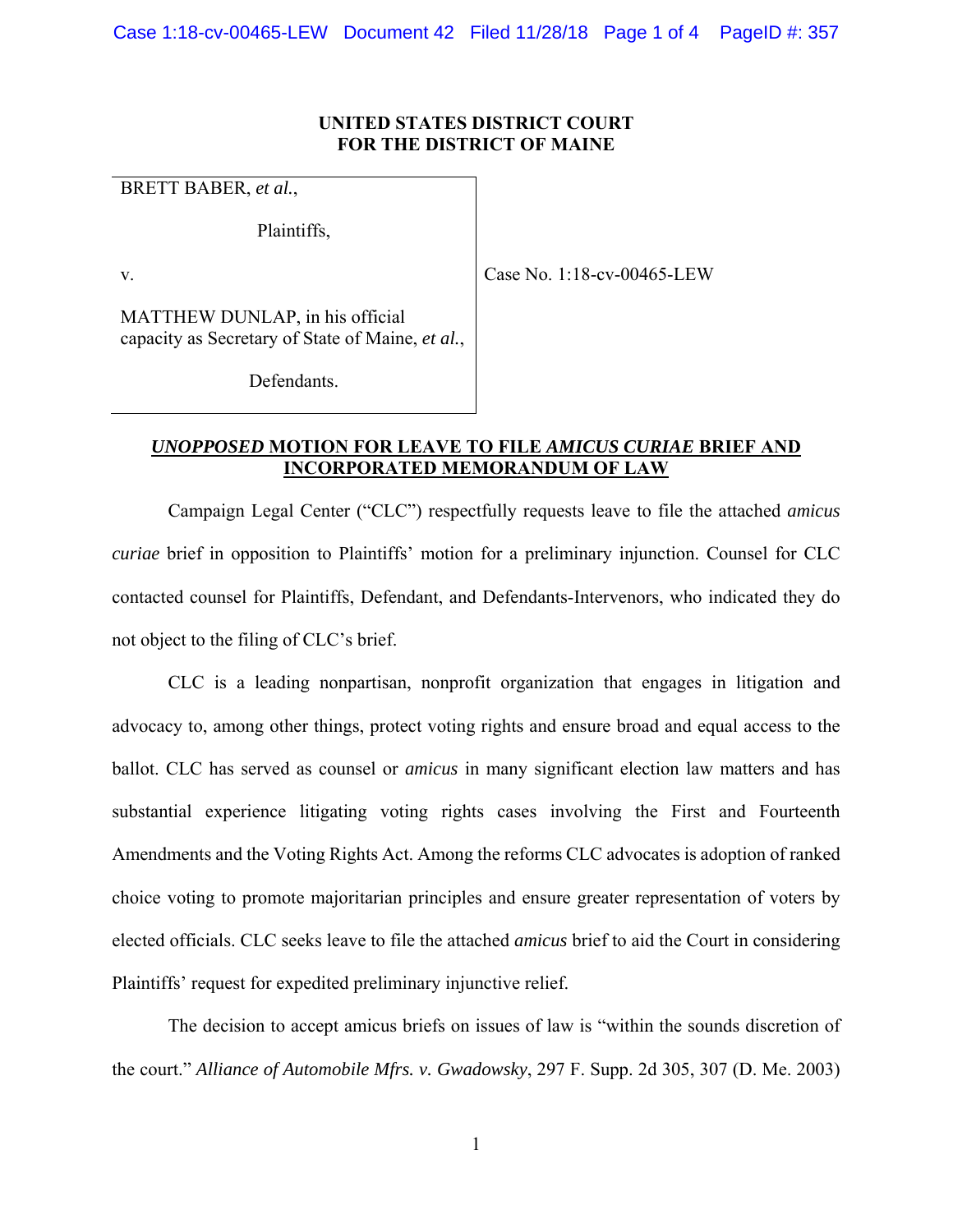(quoting *Strasser v. Doorley*, 432 F.2d 567, 569 (1st Cir. 1970). The filing of *amicus* briefs is "[c]ommonly" granted to aid the Court in evaluating "issues of general public interest." *Id.*; *see also Mass. Food Ass'n v. Mass. Alcoholic Beverage Control Comm'n*, 197 F.3d 560, 567 (1st Cir. 1999) ("[A] court is usually delighted to hear additional arguments from able *amici* that will help the court toward right answers . . . .").

 CLC respectfully requests leave to file the attached *amicus* brief in light of its experience with the issues raised by this case, the great public interest in this matter, and the consent of the parties.

### **CONCLUSION**

 For the foregoing reasons, CLC requests that the Court grant leave to file the attached *amicus* brief and that Clerk be directed to docket the attached brief as filed.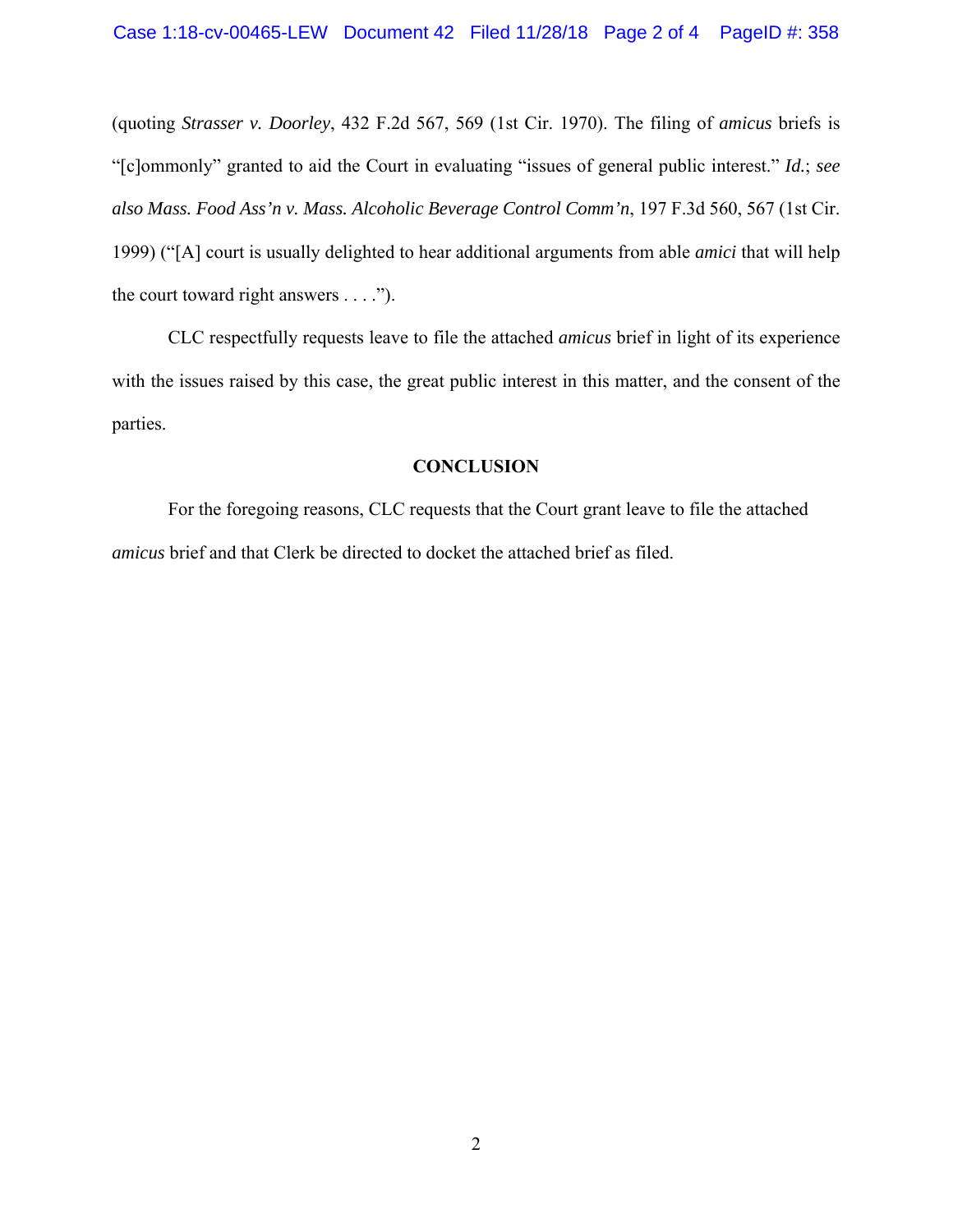Dated: November 28, 2018 Respectfully submitted,

*/s/ Paul Brunetti* Paul Brunetti MONCURE & BARNICLE P.O. Box 636 Brunswick, ME 04011 Phone: (207) 729-0856 Fax: (207) 729-7790 pbrunetti@mb-law.com

Mark P. Gaber\* Molly Danahy\*† CAMPAIGN LEGAL CENTER 1411 K St. NW, Suite 1400 Washington, DC 20005 Phone: (202) 736-2202 Fax: (202) 736-2020 mgaber@campaignlegal.org mdanahy@campaignlegal.org

*Counsel for Amicus Curiae* 

\* motion for admission *pro hac vice* forthcoming

† admitted to practice only in New York, supervision by Mark Gaber, a member of the D.C. Bar